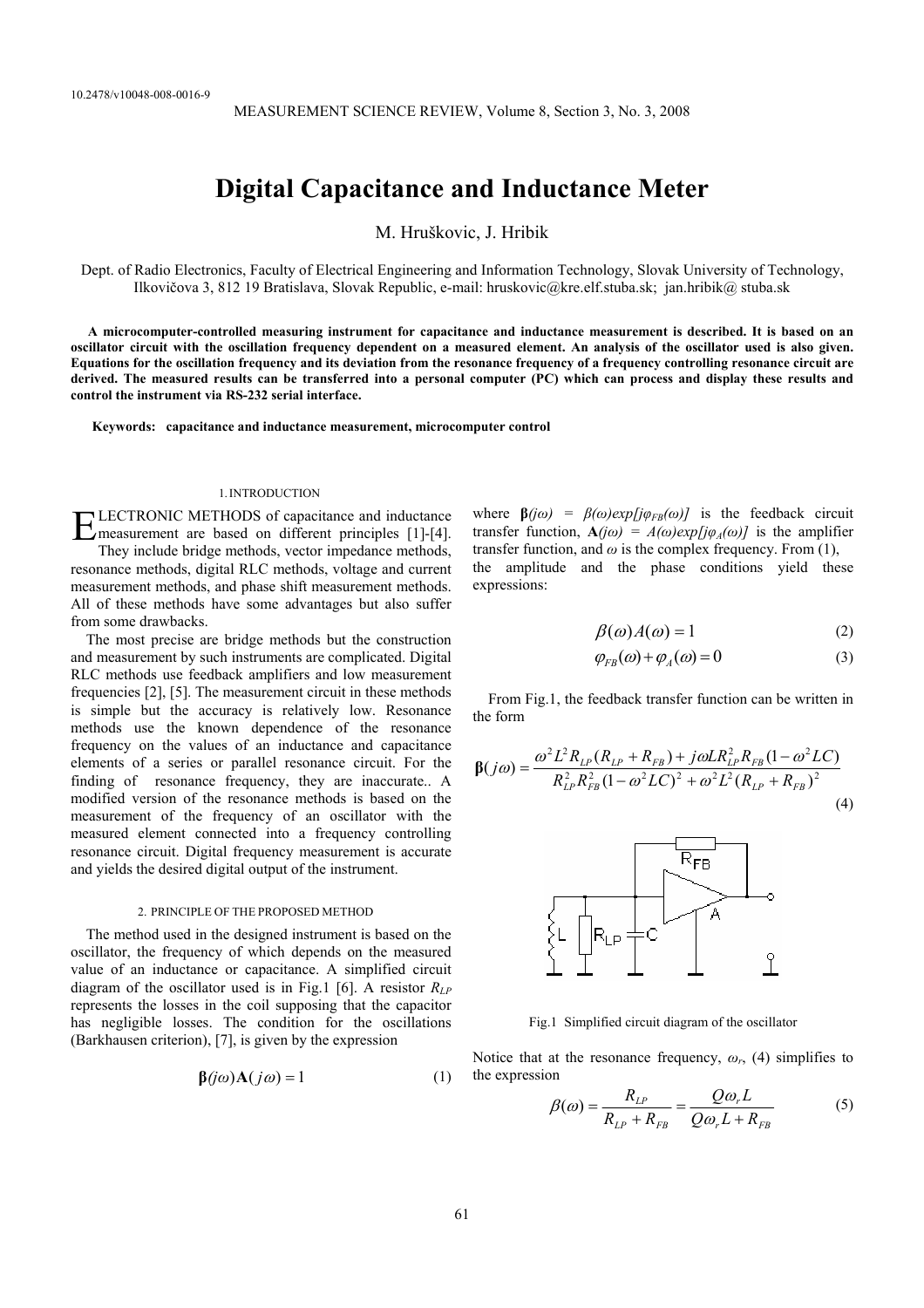and from the amplitude condition (2)

$$
A(\omega) = 1 + \frac{R_{FB}}{Q\omega_r L}
$$
 (6)

In these equations the resonance frequency,  $\omega_r$ , and the Q-factor of the resonance circuit

$$
\omega_r = \frac{1}{\sqrt{LC}}\tag{7}
$$

$$
Q = \frac{R_{LP}}{\omega_r L} \tag{8}
$$

were introduced.

The phase characteristic of the feedback circuit can now be expressed from (4). Near the resonance frequency this expression is

$$
\varphi_{FB}(\omega) = \tan^{-1} \frac{QR_{FB}(1 - \omega^2 LC)}{\omega LQ + R_{FB}} \tag{9}
$$

and it can be seen that  $\varphi_{FB}(\omega)$  approaches zero. In this case it is possible to express the oscillation frequency in the form

$$
\omega^2 = \frac{1}{LC} \left( 1 - \frac{\varphi}{Q} \frac{A(\omega)}{A(\omega) - 1} \right) \tag{10}
$$

where  $\varphi_A(\omega) = -\varphi$  is the amplifier phase shift at the oscillation frequency. The relative deviation of the  $\omega^2$  from the resonance frequency  $\omega^2$  is

$$
\delta(\omega^2) = -\frac{\varphi}{Q} \frac{A(\omega)}{A(\omega) - 1} \tag{11}
$$

#### 3. DESIGNED INSTRUMENT DESCRIPTION

A block diagram of the designed instrument for inductance and capacitance measurement is in Fig.2 [6]. A measured value-to-digital-value converter contains a measuring oscillator, an amplitude control circuit, input protection circuits and a harmonic-to-rectangular signal shaper, Fig.3. The measuring oscillator is composed of an amplifier, a resonance circuit, reference elements and a relay switch controlled from a microcomputer part. The rectangular shaped signal is lead to the microcomputer part which measures the oscillation frequency, calculates the measured value and displays the result on the LED display. The microcomputer part also operates a control keyboard and a serial interface (RS232) to a personal computer (PC) and controls the operation of the instrument.



Fig.2 Block diagram of the designed measuring instrument

The measuring oscillator is of the type shown in Fig.1. For capacitance measurement, a reference inductor is connected in parallel into the resonance circuit by a relay switch, Fig.3. The reference inductor is realized by a capacitive loaded gyrator with two operational amplifiers (OA). Its inductance is 78 mH and is linear up to the current 11 mA. It is enough to measure the capacitances up to  $10 \mu$ F. Such high inductance cannot be realized by a coil with a core because of its nonlinearity and temperature dependence. A coil without a core has high number of turns with high DC resistance and high selfcapacitance.



Fig.3 Block diagram of the measured value-to-digital value converter

For inductance measurement, a reference capacitor is connected in parallel into the resonance circuit by a relay switch. Its capacitance is selected to be 20 nF and is composed of two 10 nF capacitors. This choice was made to get approximately the same range of the measured capacitive and inductive reactances.

The amplitude of the oscillations is partially controlled by anti-parallel connection of two diodes in a negative feedback which is used to set the amplifier gain. Much more effective amplitude control is realized by a control of the feedback resistor. For these purposes the feedback resistor is a photo resistor and is controlled by the rectified and amplified oscillator output signal through an LED.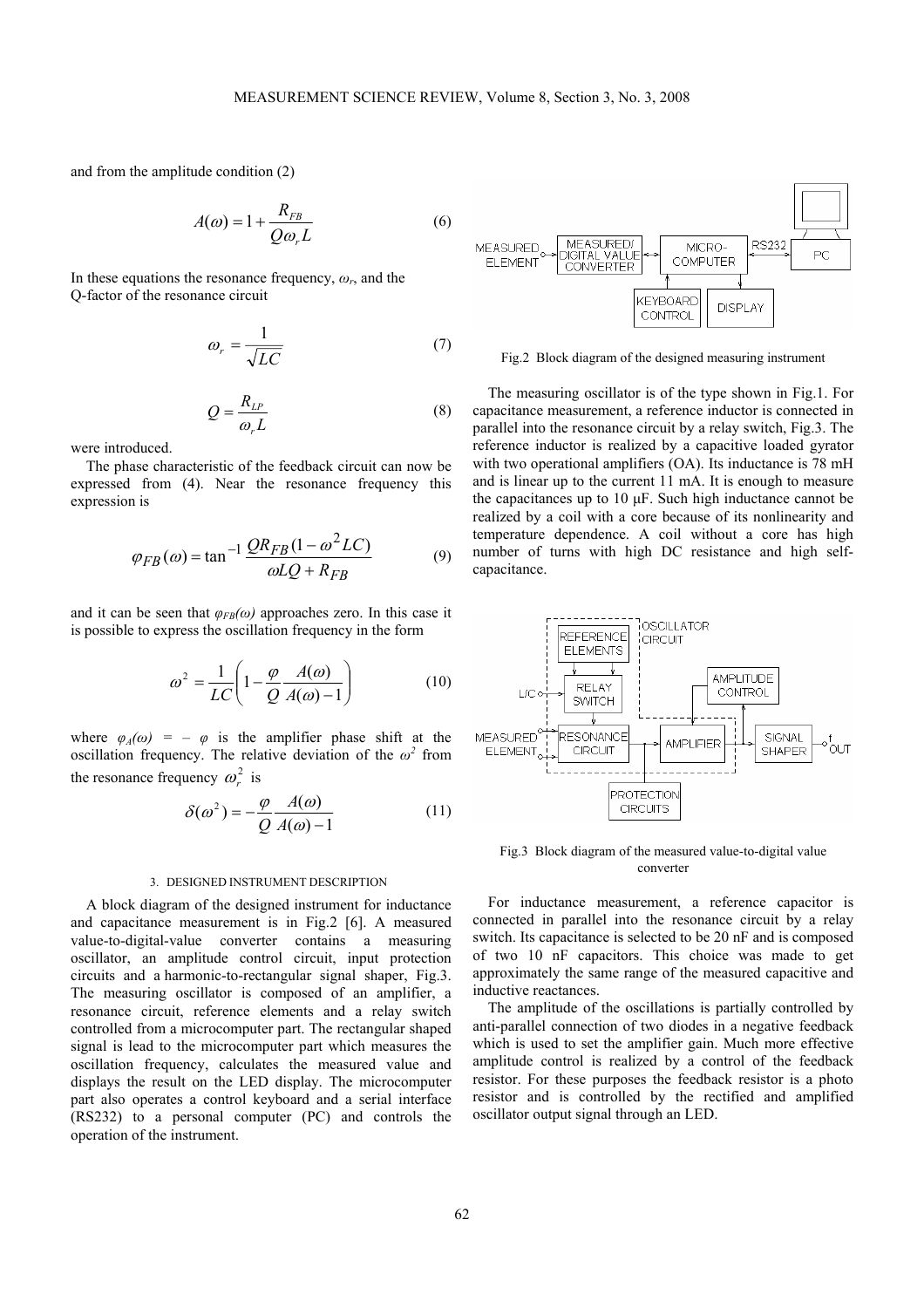To prevent the damage of the oscillator, e. g. when connecting a charged measured capacitor, the high-speed inversely biased diodes with low capacitance are used. Another protection is a connection of resistors into the inputs of the OA with a diode protection inside the OA.

The oscillator output signal is shaped to a rectangular form by a comparator with hysteresis. In this way, the TTL/CMOS compatible rectangular signal is obtained for the microcontroller to measure its frequency.

## 4. MICROCOMPUTER PART OF THE INSTRUMENT

The microcomputer part of the instrument must measure the frequency or period of the oscillator signal, calculate the measured value, display the measurement results, control the whole instrument, communicate with a PC and perform some other auxiliary functions. All these requirements can be satisfied by a designed microcomputer circuit and peripherals shown in Fig.4. A core of this part is a microcontroller. Its choice came out of the following requirements: minimum of two 16-bit timer/counters to enable to measure the oscillator frequency in the whole range with sufficient accuracy, sufficient number of I/O ports, supporting of a serial interface, sufficient computing power, sufficient capacity of program and data memory (possibly EEPROM type to enable to store calibration constants).



Fig.4 Block diagram of the microcomputer part of the instrument

The microcontroller PIC18F252 has RISC CPU with maximum clock frequency 40 MHz and maximum speed of operation up to 10 MIPS. This clock frequency can be obtained from 10 MHz crystal oscillator by means of a built-in PLL. This possibility is used in the designed instrument. The microcontroller contains three memories: 1.5 Kbytes data RAM, 32 Kbytes FLASH program memory and 256 bytes data EEPROM. The FLASH program memory is readable, writable and erasable during normal operation. In the designed instrument it is possible to change the program in this memory through a serial port and to write samples of a voice control of

the instrument into it. The data EEPROM is used to store calibration constants.

From the frequency or period measurement point of view it is important that the microcontroller PIC18F252 contains one 8-bit and three 16-bit timers/counters with programmable prescalers. Other important peripheral features of the microcontroller are two CCP (Capture/Compare/PWM) modules, a synchronous serial port module (two modes of operation: 3-wire SPI,  $I^2C$ ) and an addressable asynchronous serial port module (supports RS-485 and RS-232). Analogue features of the microcontroller are a 10-bit A/D converter module with 5-channel multiplexed input, programmable low voltage detection and other special features such as watchdog timer with its own on-chip RC oscillator, power saving SLEEP mode, selectable oscillator options, etc.

A LED display of the instrument is multiplexed, which means that the power supply voltage of the common anodes is switched by transistors controlled from port A every 10 ms. The cathodes are controlled from port B of the microcontroller. The keyboard microswitches are sensed through port B and port RC5 of the microcontroller. The relay switch, which selects L or C measurement, is controlled from port RC1. The oscillator signal is connected to the timer 1 input TMR1.

A TTL/RS-232 level converter MAX3226E is connected to pins RX and TX (serial port). This circuit supports maximum transfer speed 250 Kbits/s and has an electrostatic discharge protection. To minimize the interference and power consumption, this circuit is active only if it is connected to the active RS-232 interface or if it transmits data. In other case it is in SLEEP mode.

The instrument also makes use of other supplementary functions. One of them is  $I<sup>2</sup>L$  interface. The data and clock lines are electrostatic discharge protected and a +5 V power supply line with current limit and overvoltage protection is added. A temperature sensor DS1631A and a real time circuit MAX6900 are also connected to this  $I<sup>2</sup>L$  line. The A/D converter is used to digitize a voice control input signal from a microphone, which is filtered and amplified before conversion. PWM module (pulse frequency 156 kHz, 8-bit resolution) is used to create a voice output from the input sampled signal with 8-bit resolution and 8 kHz sampling frequency. A low-pass reconstruction filter at its output has the limiting frequency 4 kHz and the signal is next amplified and connected to a loudspeaker. Thus, the instrument can announce some events such as range switching, etc.

#### 5. EXPERIMENTAL RESULTS

The realized instrument is able to measure capacitances from 1 pF up to 10  $\mu$ F and inductances from 1  $\mu$ H up to 15 H (higher values have not been tested). The deviations of the measured capacitances and inductances from those calculated from the Thomson equation are less than 1 %. Because of low dispersion of the measured values it is possible to use software